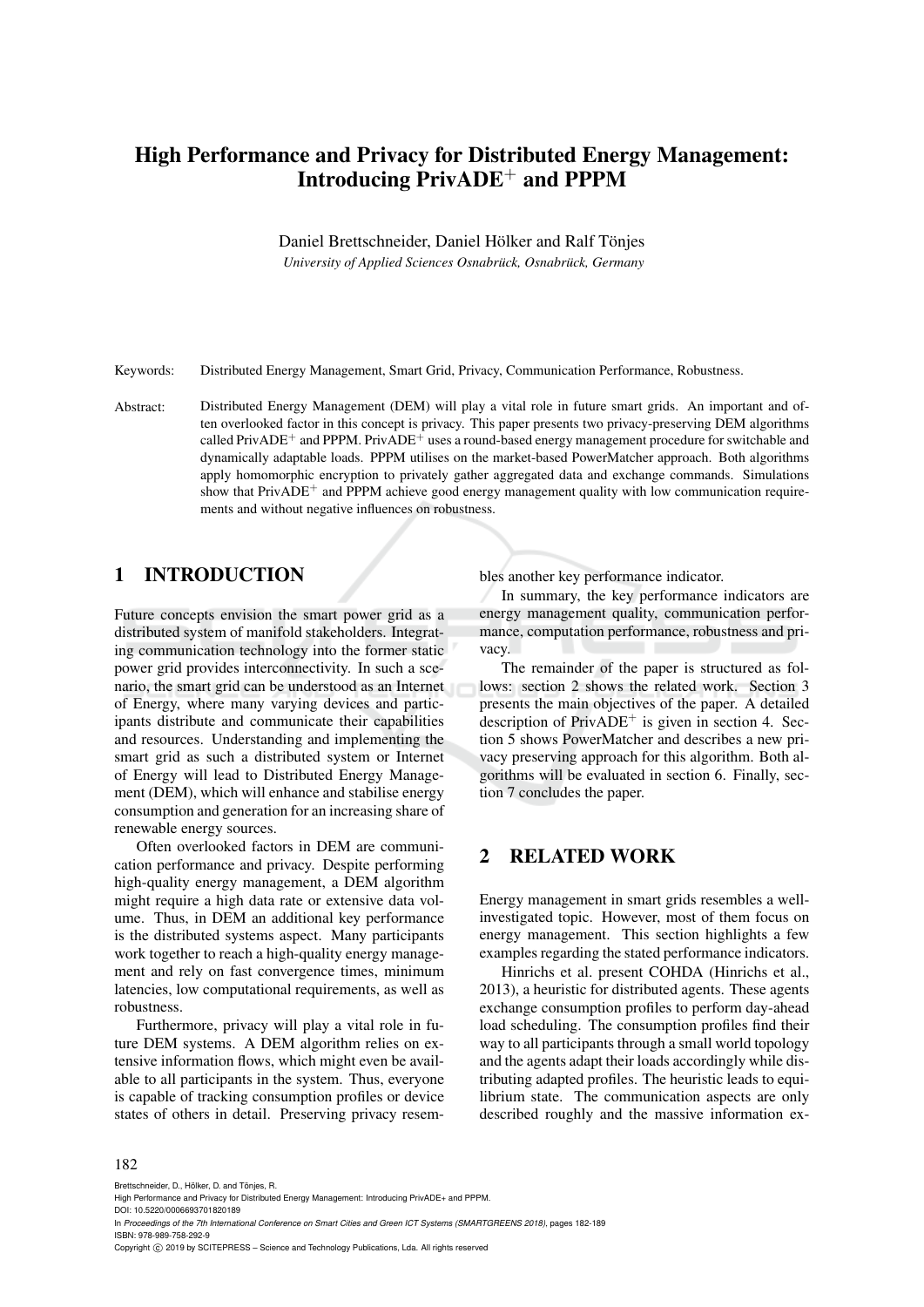change impacts privacy.

Kok et al. describe PowerMatcher (Kok et al., 2005), a multi-agent system for market-based supply demand matching. Device agents generate bids (energy price / planned consumption) which are gathered by an auctioneer agents, who determines the equilibrium energy price. The authors evaluate communication aspects, but do not show simulations with specific technologies. Furthermore, privacy is not analysed in the publication.

In (Brettschneider et al., 2017) the authors of this paper present PrivADE, a previous version of the algorithm presented in this paper. Households are arranged in a ring overlay network and privately manage shiftable, switchable and adaptable devices based on a round-based algorithm and homomorphic encryption. However, the ring overlay network is prone to latency and robustness issues.

Mohsenian-Rad et al. introduce a DEM algorithm based on game theory in (Mohsenian-Rad et al., 2010). At random times a player optimises its own consumption schedule based on all available information and broadcasts an improved result to all other players. The authors evaluate the algorithm using a Local Area Network. However, a smart grid typically resembles a Wide Area Network.

### 3 OBJECTIVES

In conclusion, most papers regarding DEM miss out on one or more key performance indicators. Thus, this paper introduces  $PrivADE^+$ , a DEM algorithm which specifically not only focusses on energy management quality, but also communication performance, computation performance, robustness and privacy. It is compared and evaluated against the well-known PowerMatcher (Kok et al., 2005). Furthermore, the privacy scheme of  $PrivADE^+$  is also applied to Power-Matcher.

### 4 PRIVADE<sup>+</sup>

The Privacy-Preserving Algorithm for Distributed Energy Management (PrivADE<sup>+</sup>) (Brettschneider, 2017) has been developed with the objective of protecting the privacy of its users without reducing energy management capabilities. Taking a look at the loads in the smart grid, four main types can be identified: First, the base load, consisting of, for example, lighting and stoves, cannot be influenced. Second, activation times of shiftable loads, for example, washing machines and driers, might be shifted

to a later time. Third, switchable loads, for example, Heatpumps (HPs) and Micro Combined Heat and Power Systems (µCHPs), might be switched on or off entirely depending on their state. Fourth, adaptable loads, for example, Battery Storages (BSs) and Electric Vehicles (EVs), offer dynamic adaptation of their charge rates and might even feed into the power grid.

Thus,  $PrivADE^+$  offers energy management for shiftable, switchable, and adaptable loads while additionally applying a privacy scheme, which are explained in the following sections.

#### 4.1 Load Shifting

The algorithm for load shifting shifts the activation of a device to a later point in time. Imagine a drier being filled at 8 a.m. and turned on before going to work. A deadline is defined at 5 p.m., so that it must have finished its cycle after returning from work. The algorithm computes the optimal activation times of all devices with the stated constraints.

Taking a closer look, two problems arise. First, finding an optimal schedule for several devices is a NP-hard problem. Second, shifting an activation requires knowledge of future behaviour. Thus, in a distributed approach participants have to exchange a lot of information, for example a minute-based planned consumption of the next 24 hours. To reduce the complexity, a stochastic approach has been chosen, which achieves similar energy management quality, see (Brettschneider, 2017).

Initially, the expected future consumption  $e(t)$  is distributed to all households  $h \in H$ . It can consist of, for example, a standard load profile. If a household *h* wants to shift a device  $d \in D$ , it defines an activation time *ta*, where the device is switched on, and a deadline *te*, where it must have finished its cycle. The device runs for a duration  $t_d$  with the load  $l(t, t'_a)$ . A load barrier  $b(t)$  represents the energy management target. All possible activation times  $t'_a$  are stored in the set

$$
T_a = \{t'_a \in \mathbb{N} | t_a \le t'_a \le t_e - t_d\}.
$$
 (1)

To determine the cost of an activation the function

$$
c(t, t'_a) = \begin{cases} e(t) + l(t, t'_a), \text{if } e(t) + l(t, t'_a) \le b(t) \\ b(t) + f \cdot (e(t) + l(t, t'_a) - b(t)), \text{else,} \end{cases} \tag{2}
$$

is defined, where exceeding the barrier  $b(t)$  is penalised by a factor *f*. Activation times with a higher cost than the one with the lowest cost

$$
c_{\min} = \underset{t'_a}{\arg\min} \sum_{t=t_a}^{t_e - t_d} c(t, t'_a) \tag{3}
$$

183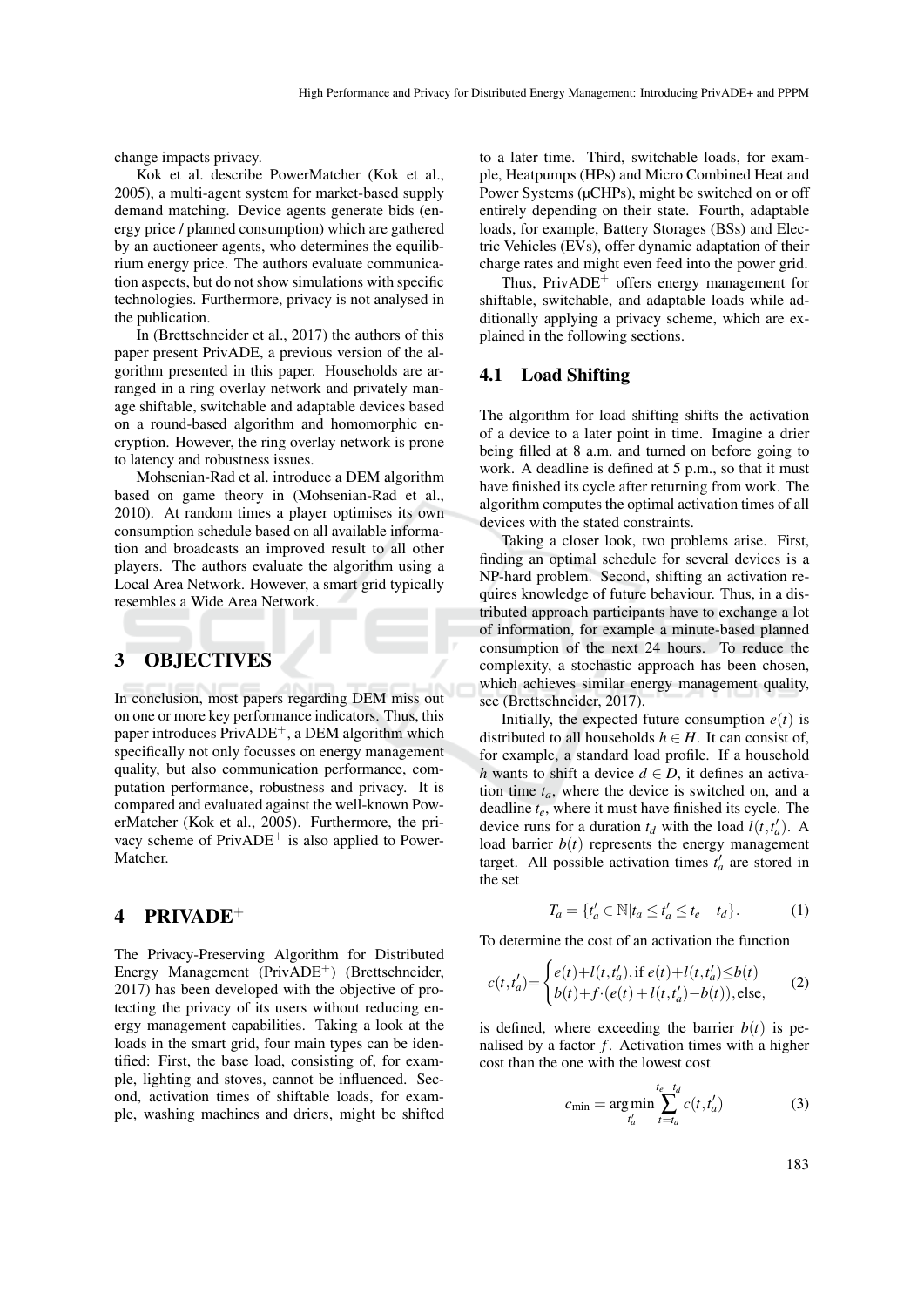

Figure 1: Visualisation of the DEM algorithm.

multiplied with a factor *f* are excluded, resulting in

$$
T_a^* = \{t'_a \in T_a | \sum_{t=t'_a}^{t'_a + t_d} c(t, t'_a) \le f \cdot c_{\min} \}.
$$
 (4)

Finally, an activation time is randomly chosen among  $T_a^*$ . In conclusion, the device has been shifted to a random optimal time-frame without any additional interaction.

#### 4.2 Load Switching and Adaptation

The algorithm for load switching and adaptation combines two approaches in a distributed round-based energy management procedure, see Figure 1 for an overview. It can be applied to, for example, switchable HPs and µCHPs, as well as dynamically adaptable BSs and EVs. If, for example, the energy management target is superseded, the algorithm stimulates either HPs to switch off or µCHPs to switch on, or BSs and EVs to reduce their consumption. In a first round necessary information is gathered and used in the following rounds to fairly distribute the required changes in energy consumption and generation to reach a stated goal.

Switchable devices are arranged in categories  $\lambda \in$ Λ, for example,

$$
\{\ldots, -750 \,\mathrm{W}, -250 \,\mathrm{W}, \\\ 250 \,\mathrm{W}, 750 \,\mathrm{W}, 1250 \,\mathrm{W}, \ldots\}.
$$
 (5)

Thus, every category has a specific range, for example  $750W \hat{=}$  [500W, 1000W), and acts as a counter for switchable devices within this consumption range. In combination with priorities  $p \in P$  prioritised categories  $\theta \in \Theta$  can be formed, where  $\Theta := P \times \Lambda$ . If a household owns a HP which would consume 900 watts when switched on, it increments the counter in the 750 watts category.

An adaptable device *d* is classified using three values: It wants to consume  $\omega_d$  and has the ability to increase its consumption by  $\alpha_d$  or to decrease it by  $\beta_d$ . For example, an EV wants to charge its battery using 2 kW, but might increase it by 1 kW or decrease it by 4 kW, thus possibly feeding into the power grid.

The DEM algorithm gathers the potential of households  $h \in H$ , which are connected the system, in the first round. Thus, a server *s*, which might also be called energy manager, creates a tree overlay network households as leaves, aggregators *a* as nodes and the server *s* as the root node. By using aggregators, the algorithm offers scalability and sets a first cornerstone for privacy. At the beginning of the first round every household *h* combines its potential in the data packet  $\{\omega_h, \alpha_h, \beta_h, |A|_h, |B|_h, \Theta_h\}$ , where |*A*| counts the number of households which can increase their consumption and  $|B|$  households which can decrease their consumption. The data packet is sent upwards the tree overlay network to an aggregator, which aggregates all received data packets by adding the counters and forwards the resulting data packet to the next layer in the tree. In the end the server receives the aggregated switching and adaptation potential of all households.

After the first round the server determines whether the energy management target  $\mu$  is violated. First, switchable loads are managed to keep the deviation from  $\mu$  in  $[\mu-\alpha, \mu+\beta]$ . Thus, the remaining deviation can be eliminated by adaptable loads afterwards by increasing  $(\alpha)$  or decreasing  $(\beta)$  their consumption. By randomly activating positive or negative categories, depending on whether the consumption is below or above  $\mu$ , the server increases or decreases the overall consumption ω until *µ*−α or *µ*+β is reached. This results in categories

Θ <sup>0</sup> ⊆ Θ, (6)

which have to be switched and an adapted overall consumption ω 0 . In this way the computational complexity is kept low, because finding the optimal solution is an NP-hard problem. The remaining deviation  $v = \mu - \omega'$  has to be reduced by the adaptable loads. Thus, the server defines a load share

$$
\zeta = \begin{cases} \frac{\nu}{|A|}, & \text{if } \nu > 0\\ \frac{\nu}{|B|}, & \text{else,} \end{cases}
$$
(7)

for the adaptable households *A* or *B*. By broadcasting  $\Theta'$  and  $\zeta$  to all households, they can perform the required energy management.

Upon receiving the data packet, a household switches its devices according to  $\Theta'$ . Additionally, it tries to fulfil the load share  $\zeta$  by increasing or decreasing its consumption according to the max-min fairness principle. If it can only partially fulfil the share, the residual unfulfilled share  $\delta_h$  is gathered. Otherwise, remaining adaptation potential is stated by incrementing a counter ∆. All households send this information to the server using the stated procedure. Thus, after the second round, the remaining deviation  $\delta$  can be further reduced depending on  $\Delta$  in additional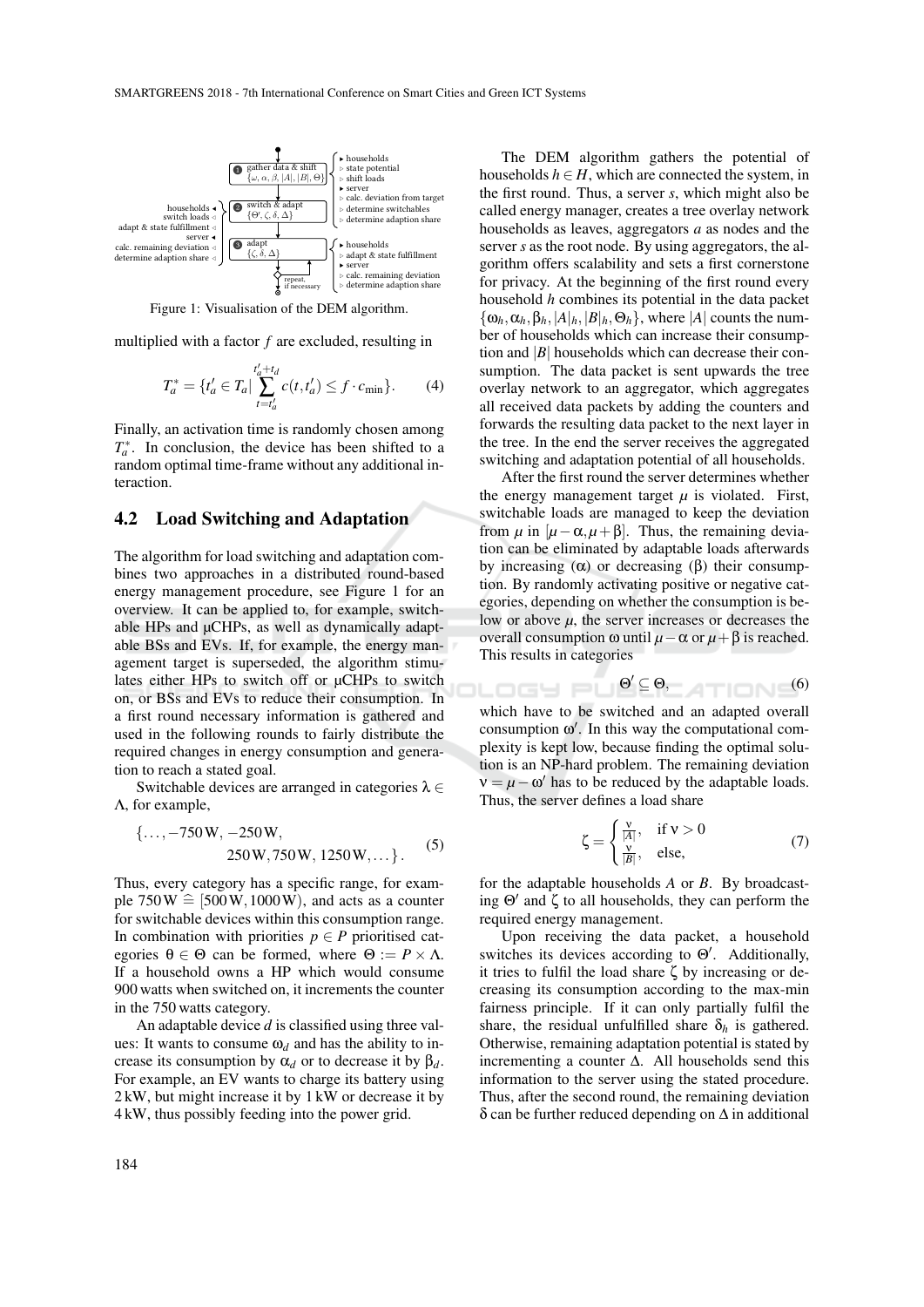rounds. This process continues until the consumption observes predefined limits or until no adaptable households remain.

In summary, switchable loads are managed based on categories and adaptable loads are managed fairly using the max-min fairness principle in a distributed round-based energy management algorithm.

#### 4.3 Privacy

Considering privacy, PrivADE<sup>+</sup> already achieves a basic level of privacy through aggregation. However, aggregators or internal attackers gain access to private data of distinct households, even if encrypted communication is a prerequisite.

Thus, PrivADE<sup>+</sup> utilises a Homomorphic Encryption System (HES) to secure privacy of all participants. To measure the level of privacy, the *k*anonymity principle is used. Reaching *k*-anonymity means, that the information of one household cannot be distinguished from *k* −1 others.

The HES applies the Paillier cryptosystem (Paillier, 1999), which enables homomorphic addition. Additive homomorphic encryption of two plaintexts  $m_1$  and  $m_2$  using an encryption function E and a decryption function D is defined as

$$
D(E(m_1) \oplus E(m_2)) = m_1 + m_2, \tag{8}
$$

where ⊕ denotes the corresponding operation on the ciphertext. The Paillier cryptosystem is chosen because of its efficient encryption and decryption and its low message expansion factor of two. (Fontaine and Galand, 2007)

At the beginning of each round, a household encrypts the data packet with the public key of the server. To reduce the number of required encryptions, all counters are bit-shifted into a single a value before encryption. However, the Paillier cryptosystem does not allow for negative numbers, which is required by ω. Thus, ω is split into a consumption value  $ω$ <sup>+</sup> and a generation value  $\omega^-$ . This results in

$$
\varepsilon_h = \omega_h^+ \text{ or } (\omega_h^- \ll 32)
$$
  
or  $(\alpha_h \ll 64) \text{ or } (A_h \ll 96)$   
or  $(\beta_h \ll 128) \text{ or } (B_h \ll 160)$  (9)  
or  $(\theta_{h,1} \ll 168) \text{ or } ...$   
or  $(\theta_{h, |\Theta|} \ll (160 + 8 \cdot |\Theta|)),$ 

when using 32 bits for consumption counters and 8 bits for switchable categories. Depending on Θ, ε has to be split into blocks, because  $m \in \mathbb{Z}_n$ . In this case the number of blocks is  $\left[\frac{6.32+8.00}{n}\right]$  $\frac{+8.0}{\nu}$ , where v represents the bit-size of  $n$  in the Paillier cryptosystem, e.g. 2048 bits. All households  $h \in H$  encrypt



Figure 2: Array and point bid for a heatpump.

 $\varepsilon_h$  and forward it to an aggregator. The aggregators receive the encrypted data packets and perform the homomorphic aggregation, which is basically a multiplication of the ciphertexts. At the end of a round, the server receives encrypted data packets and can decrypt them using its private key. Thus,

$$
\varepsilon_s = D\left(\left(E(\varepsilon_0) \cdot \prod_{h \in H} E(\varepsilon_h)\right) \bmod n^2\right). \tag{10}
$$

Because the token is split into  $\nu$  blocks,  $\nu$  decryptions have to be performed accordingly. Finally, the server extracts all counters using the appropriate bit-shift operations. Thus, it only gains access to aggregated information of all households.

In summary, households encrypt their data packets using the Paillier cryptosystem, aggregators aggregate the ciphertexts, and the server receives them at the end and decrypts them. In this way households and aggregators do not have access to any plaintext information of other participants. Only the server is capable of decryption and does only gain access to aggregated data. Thus, privacy is preserved. When using a tree overlay network with a single aggregator at the second layer, *k*-anonymity equals the number of households |*H*|.

# 5 POWERMATCHER

PowerMatcher (Kok et al., 2005) has been chosen as a comparative DEM algorithm, because of its welldocumented behaviour and place in the state of art. It implements a multi agent approach for market-based supply demand matching. Agents form a tree structure and the energy management process can be summarised as follows: Device agents create bids for devices, concentrator agents gather and aggregate these bids, before transmitting them to an auctioneer. The auctioneer determines an optimal energy price according to the energy management target and publishes it.

A device agent represents one device, e.g. a HP or EV, and follows a predefined strategy. The agent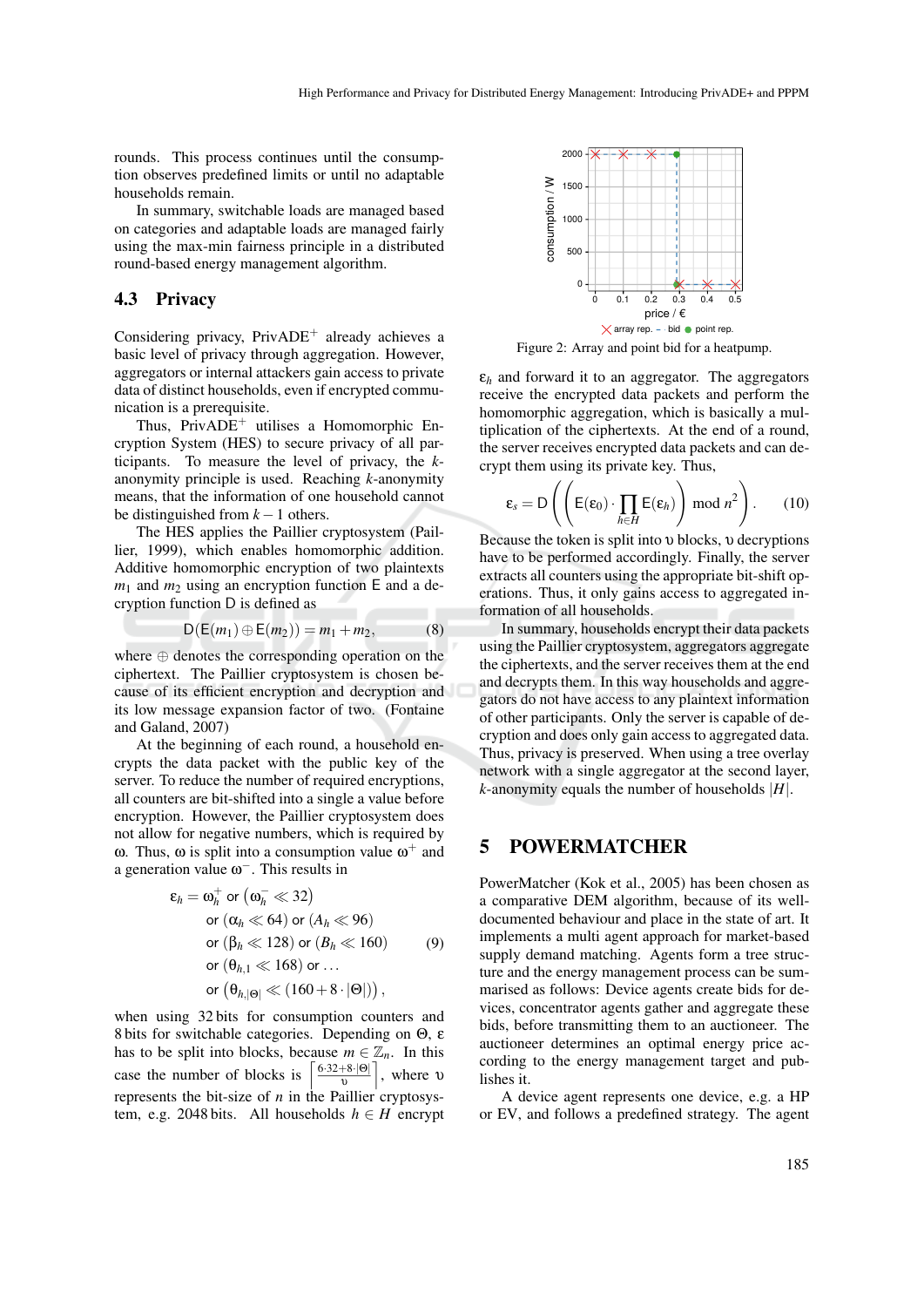| <b>Parameter</b>             | Value                                           | <b>Device</b>            | Quantity |
|------------------------------|-------------------------------------------------|--------------------------|----------|
| Households                   | 1 to 100                                        | <b>Basic Devices</b>     | all      |
| <b>DEM</b> Function          | peak clipping                                   | Photovoltaic Systems     | 40%      |
| <b>DEM</b> Target            | 350 watts per household                         | Heatpumps                | 20%      |
| Simulation Time              | 1/5/11 to 7/5/11                                | <b>Electric Vehicles</b> | 20%      |
| Interval                     | 5 minutes                                       | <b>Battery Storages</b>  | 20%      |
| <b>Communication Network</b> | Internet-like topology<br>5 Mbps, 20 ms latency |                          |          |

Table 1: Simulation Parameters.

creates a bid for the device depending on its current state. Such a point-based bid consists of a validity period *t* and a flexible list  $\Phi_p$  with pairs of energy prices ϖ and consumption values ω.

$$
\phi_p = \{t, \Phi_p = \{(\varpi, \omega), \dots\}\}\tag{11}
$$

Figure 2 shows an exemplary point-based bid of a Heatpump, which is represented as  $\Phi_p =$  $\{(0.29 \in, 2kW), (0.29 \in, 0kW)\}.$  Finally, the agent sends the bid upwards the tree overlay network to a concentrator agent.

A concentrator agent manages a cluster of device agents or other concentrators. Upon receiving new bids, it aggregates them into a single bid and sends it upwards the tree.

The root node of the tree overlay network is called the auctioneer. This agent receives the aggregated bids, which represent the wishes of all device agents. Based on this knowledge, the auctioneer calculates the equilibrium energy price. The default goal of the agent is supply demand matching. Finally, the auctioneer sends the new energy price downwards the tree.

Upon receiving a new energy price, all device agents adapt their behaviour accordingly.

#### 5.1 Privacy-preserving PowerMatcher

As privacy plays a vital role, PowerMatcher shows significant privacy issues. A concentrator agent receives bids of device agents and is thereby capable of tracking these device in detail. Thus, privacy is at risk. However, the Homomorphic Encryption System can also be applied to PowerMatcher, resulting in the Privacy-Preserving PowerMatcher (PPPM). In general, device agents encrypt their bids with the public key of the auctioneer using homomorphic encryption. Concentrators homomorphically aggregate received bids and send them to the auctioneer. Only the auctioneer is capable of decrypting the aggregated bid using its private key. Thus, PPPM reaches the same privacy-level of PrivADE+.

However, the bid representation has to be adapted, because dynamic point-based bids cannot be aggregated in such a way. Thus, bids are discretised and consists of a fixed-size list  $\Phi_a$  with consumption values ω. The number  $|\Phi_a| \in \mathbb{N}_{\geq 2}$  of consumption values ω is called the resolution and is constant in the entire system. At the beginning, a price list  $\Upsilon$  with the same resolution ( $|\Upsilon| = |\Phi_a|$ ) has to be defined. This way each device agent can assign its consumption values to a corresponding price. The array based representation of the exemplary bid is defined as

 $\gamma$  T={0.0 €, 0.1 €, 0.2 €, 0.3 €, 0.4 €, 0.5 €} Φ*a*={2 kW, 2 kW, 2 kW, 0 kW, 0 kW, 0 kW}. (12)

### 5.2 Multi-stage PPPM

The energy management quality is related to the resolution  $|\Phi_a|$ . A low resolution might impact the quality result. In other words, a higher resolution might improve the energy management quality. However, this also results in larger bids and a higher data amount.

To reduce the data amount, while keeping the same level of energy management quality, a multistage approach of PPPM can be applied. During the first stage the auctioneer gathers all bids with a small bid resolution and calculates a price range where the equilibrium price is located in. Afterwards, it initiates a new round by sending the new price range to all participants. Thus, the multi-stage approach continuously increases the price resolution while decreasing the price range. Therefore, the total amount of submitted data can be reduced. Using this method, a virtual resolution of  $(|\Phi_a| - 1)^\rho + 1$  can be reached by performing ρ stages. Thus, an initial bid resolution of 100, results in a virtual resolution of 9802, when two stages are executed.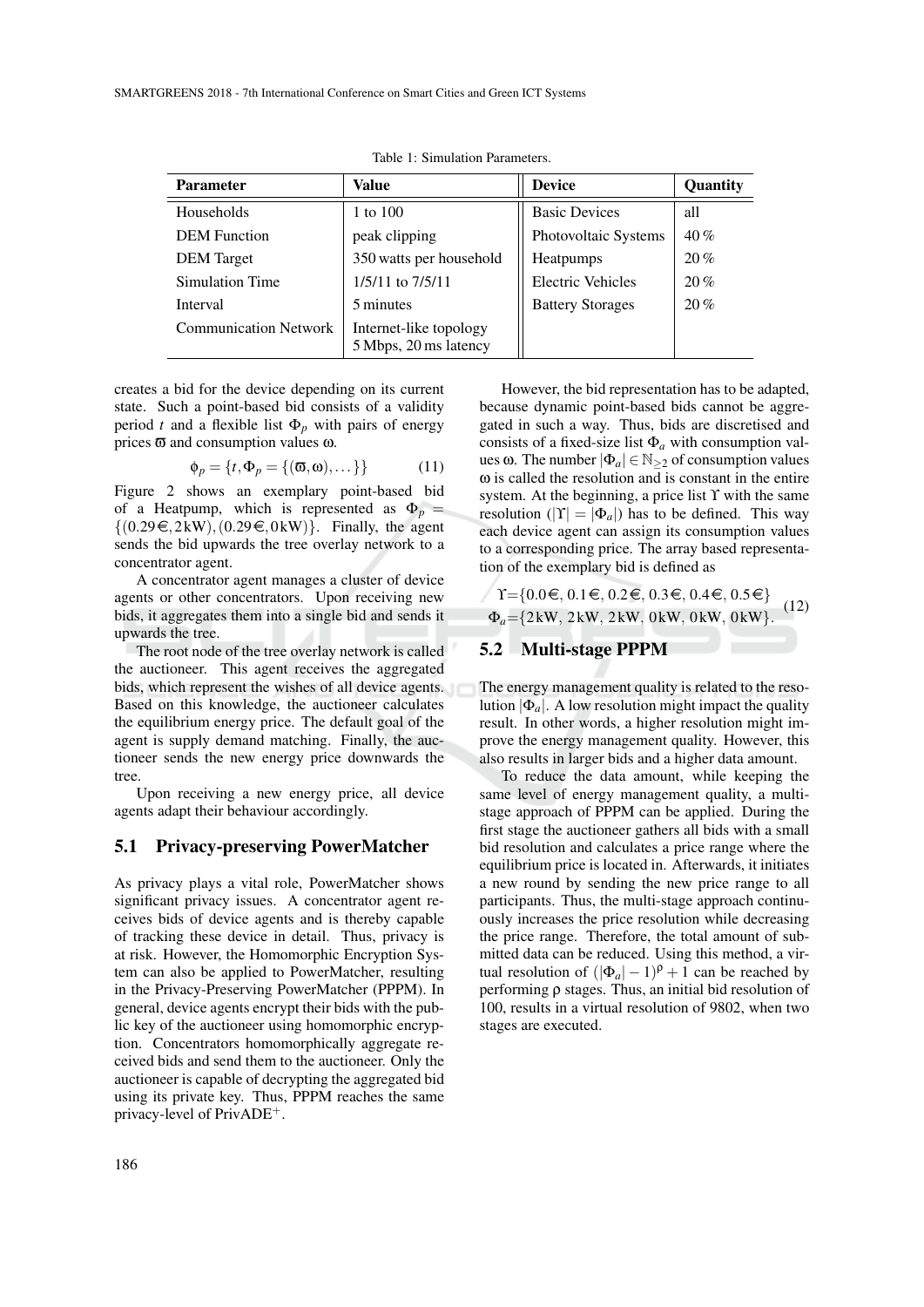

## 6 EVALUATION

In this section all presented DEM algorithm are evaluated against the remaining key performance indicators energy management quality, communication performance and robustness. All simulations are executed with SiENA, which offers a realistic data basis for the smart grid, as well as communication, heat, and power network simulations. (Brettschneider et al., 2016)

### 6.1 Scenario

The scenario represents an urban street with up to 100 households. The households own basic appliances, as well as Photovoltaic Systems (PVs), BSs, EVs, and HPs as shown in Table 1. The energy management algorithms perform peak clipping with a target of 350 watts per household. The participants of the algorithms are connected to each other using an internet topology. Please note, that this serves as an example to show the capabilities of the algorithms. Furthermore, load shifting is not performed.

Figure 3 exemplarily shows the consumption of the second day with  $PrivADE^+$ . The base load (red) cannot be influenced. PV systems (orange) offer power during the day. HPs (purple) are switched on when excess power is available. EVs return after work and require charging. Thus, the DEM target would be violated during the evening and  $PrivADE<sup>+</sup>$  reduces the charging rate, when possible, and stimulates BSs to provide the remaining deficit. As a result, the overall consumption does not exceed the DEM target during the whole day.

The following sections evaluate the single-stage PPPM with a resolution of 100 and 1000, the twostage PPPM with a resolution of 100 per stage, PowerMatcher, and PrivADE+.



Figure 4: Comparison of average maximum power per household for all algorithms.



 $\Box$  PPPM-100  $\odot$  PPPM-1000  $\triangle$  PPPM-100<sup>2</sup> + PowerMatcher  $\times$  PrivADE<sup>+</sup> Figure 5: Comparison of average peak clipping quality for all algorithms.

#### 6.2 Energy Management Quality

Regarding energy management quality, Figure 4 shows the average maximum power per household. All DEM algorithms are configured to perform peak clipping. They achieve similar results in all simu-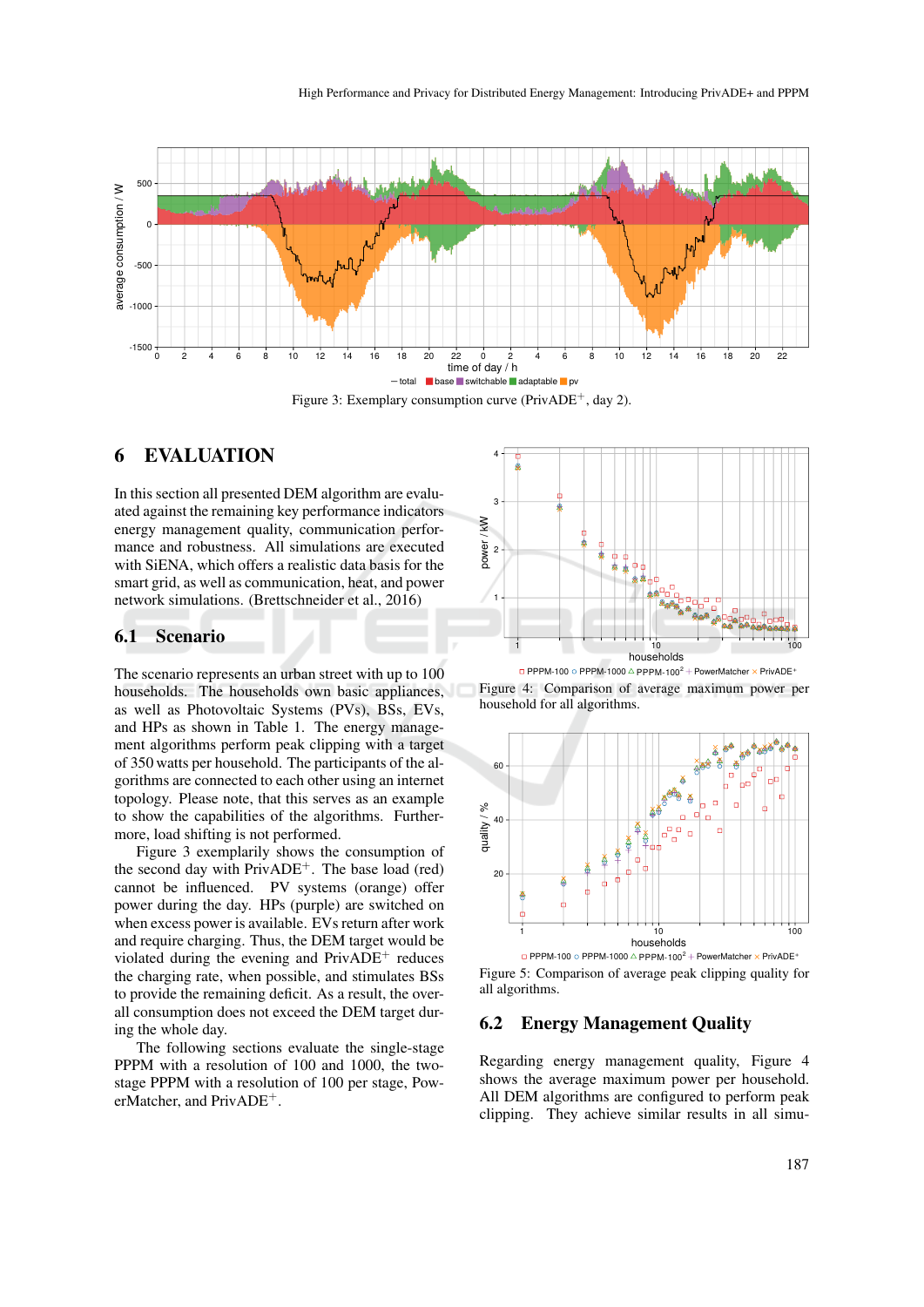

Figure 6: Scaling comparison of convergence time per interval for all algorithms.

lated scenarios, ranging from 1 to 100 households. Only the PPPM algorithm with a resolution of 100 does not reduce the peaks as good as the other algorithms. Increasing the resolution to 1000 or 9802 suffices to increase the peak clipping effectiveness to a same level as PowerMatcher. In this scenario, the DEM algorithms are capable of reducing all peaks to the 350 watts target when more than 80 households participate at the energy management.

To measure the peak clipping quality a metric is used, as defined in (Hölker et al., 2016). The metric measures the reduction of the consumption peaks related to a reference simulation without energy management. It ranges from  $-1$  (worst) to 1 (best), where 0 indicates no change. Figure 5 shows that all algorithms can decrease the peak power significantly.

In conclusion, PowerMatcher and PrivADE<sup>+</sup> achieve the same level of energy management quality. PPPM also performs well, when configured with a suitable bid resolution.

### 6.3 Communication Performance

Regarding the communication performance, the simulation results show more differences. Figure 6 shows the average convergence time per energy management interval and Figure 7 the corresponding data volume. PowerMatcher achieves the best results, because of its low bid size and the static energy management steps. The average convergence time is below 200 ms for 100 households and the data volume at  $10 \text{ kB}$ . PrivADE<sup>+</sup> requires more time and data volume for convergence because of its round-based procedure and larger message sizes. However, the convergence time still does not reach one second and the data volume stays well below one MB. The singlestage PPPM with reasonable resolutions need higher convergence times because of its larger messages. However, when a high bid resolution is required, the



Figure 7: Scaling comparison of data volume per interval for all algorithms.

two-stage PPPM can perform better. With a resolution of 100, it reaches a 500 ms convergence time for 100 households and a data volume comparable to PrivADE+.

In conclusion, PowerMatcher achieves the best results regarding communication performance. However,  $PrivADE^+$  and the multi-stage PPPM also achieve good results with convergence times well below one second and a corresponding data volume below one MB. Thus, all algorithms can be deployed when using Internet-based communication technologies like in this scenario.

#### 6.4 Robustness

PrivADE<sup>+</sup> and PowerMatcher both use a star overlay network, where each household is connected to a central unit. If a communication connection is interrupted and a household cannot transmit its information to a concentrator/aggregator or cannot receive any commands, both algorithms have to make assumptions about its energy consumption. However, existing standard load profiles and historic data counteract this lack of knowledge. Thus, the overall energy management quality is only slightly influenced. To reduce the impact on the convergence time a deadline can be defined, after which a household is considered offline. Thus, a concentrator/aggregator only has to wait until it receives data from all households or until the deadline is reached.

In conclusion, all algorithms achieve robustness from a communicational and quality point of view and the privacy mechanisms do not reduce the robustness. Robustness issues regarding false data injection can be counteracted using additional signage protocols. However, this impacts privacy and therefore has been disregarded in this paper.